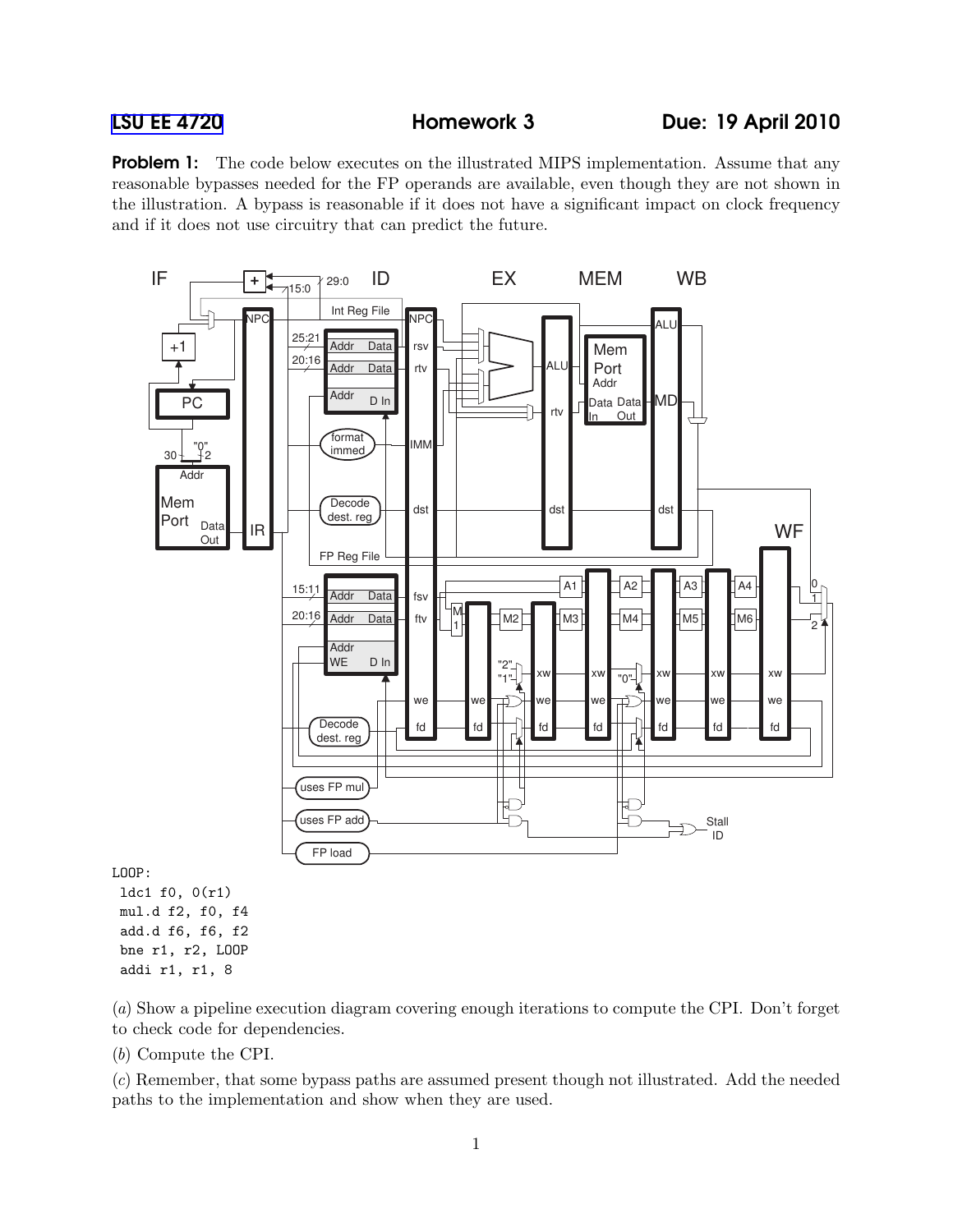**Problem 2:** Precise exceptions are necessary for integer instructions, but only Nice To Have for floating-point instructions. Suppose exception conditions, such as overflow, were detected in A4 and M6 in the pipeline from the previous problem.

mul.d f2, f0, f4 add.d f6, f6, f2 and r3, r3, r5 addi r1, r1, 8

(a) For the code fragment above, would a mul.d exception detected in M6 be precise? Explain in terms of architecturally visible storage (register and memory values) when the handler starts. (Note that in general exceptions detected in M6 would not be precise, but the question is only asking about the fragment above.)

(b) For the code fragment above, would a add.d exception detected in A4 be precise? Explain in terms of architecturally visible storage when the handler starts.